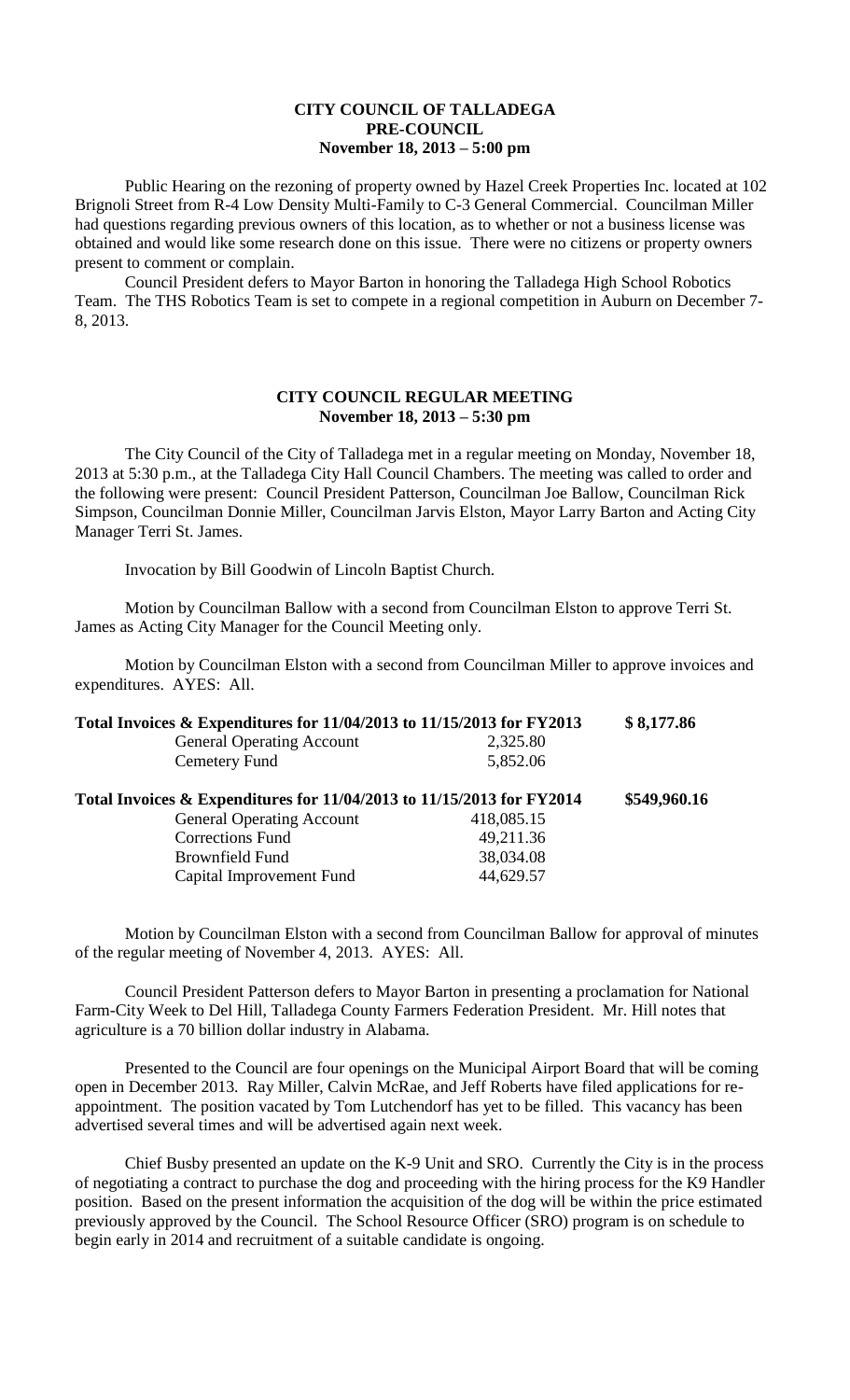**Ordinance #1762** to rezone 102 Brignoli Street as C-3 General Commercial.

Motion by Councilman Elston with a second from Councilman Miller for immediate consideration of Ordinance #1762. Roll Call. AYES: Council President Patterson, Councilman Miller, Councilman Elston, and Councilman Ballow, ABSTAIN: Councilman Simpson.

Motion by Councilman Elston with a second from Councilman Ballow for reading of the heading only of Ordinance #1762. Roll Call. AYES: Council President Patterson, Councilman Miller, Councilman Elston, and Councilman Ballow, ABSTAIN: Councilman Simpson.

AN ORDINANCE AMENDING ORDINANCE NUMBER 1120, AS MENDED BY ORDINANCES HERETOFORE ADOPTED, SAID ORDINANCE, AND THE AMENDMENTS RELATED THERETO, BEING ENTTITLED "TALLADEGA, ALABAMA, ZONING ORDINANCE", AS FOLLOWS, AND IN NO OTHER PARTICULARS.

Motion by Councilman Elston with a second from Councilman Ballow for adoption of Ordinance #1762. Roll Call. AYES: Council President Patterson, Councilman Miller, Councilman Elston, and Councilman Ballow, ABSTAIN: Councilman Simpson.

**Resolution #3006** approving a contract with Neel Schaffer for design, construction engineering and inspection services for the 2014 paving project at a cost not to exceed \$225,080. **Resolution #3007** authorizing an application for the 2013 Assistance to Firefighters Grant program for 20 self-contained breathing apparatus (SCBA's) and SCBA filling station for a total cost of \$149,000 with the City's matching funds to be \$7,450.

**Resolution #3008** approving a contract with JMCM Consulting to prepare the 2013 Assistance to Firefighters Grant application for a total cost of \$7,078 to be paid only if the grant is awarded.

Motion by Councilman Miller with a second by Councilman Elston to approve Resolution #3006 to #3008. Roll Call. AYES: All.

Motion by Councilman Elston with a second by Councilman Ballow to approve the invoices and expenditures for the Water Department. AYES: All.

| Water Department Expenditures for 10/23/13 to 10/31/13 |            | \$561,172.85 |
|--------------------------------------------------------|------------|--------------|
| <b>O</b> perations & Maintenance                       | 309,007.51 |              |
| Revenue                                                | 252,165.34 |              |

**Resolution #3009** approving a contract with Insite Engineering for construction engineering and inspection services for the water line replacement projects on Coffee Street and Waites Road at a cost not to exceed \$54,700.

**Resolution #3010** approving a contract with Robert Grainger Inc. for water line replacement project to include pipe replacement, installation of gate valves, hydrants and residential water taps on Coffee Street at a cost of \$579,356.27.

**Resolution #3011** approving a contract with Bedwell & Whorton Excavating for water line replacement project to include pipe replacement, installation of gate valves, hydrants and residential water taps on Waites Road, Higgins Street and Cowin Street at a cost of \$283,950.00.

**Resolution #3012** approving a contract with Terracon for inspection services of Mump Creek Dam, the new Dam and the Old Dam for a cost not to exceed \$12,200.

**Resolution #3013** declaring the replacement of the backwash pump at the Water Treatment Plant an emergency and approving a contract with Morrow Water Technologies for replacement of the backwash pump at a cost of \$15,426.

Motion by Councilman Ballow with a second by Councilman Simpson to approve Resolution #3009 to #3013. Roll Call. AYES: All.

**Resolution #3014** approving Alternative #3 (replacement of culvert on George Holdridge Lane) with Waites Construction for a cost of \$36,001.50

Motion by Councilman Ballow with a second by Councilman Elston to approve Resolution #3014. Roll Call. AYES: Council President Patterson, Councilman Elston, Councilman Miller, and Councilman Ballow, ABSTAIN: Councilman Simpson